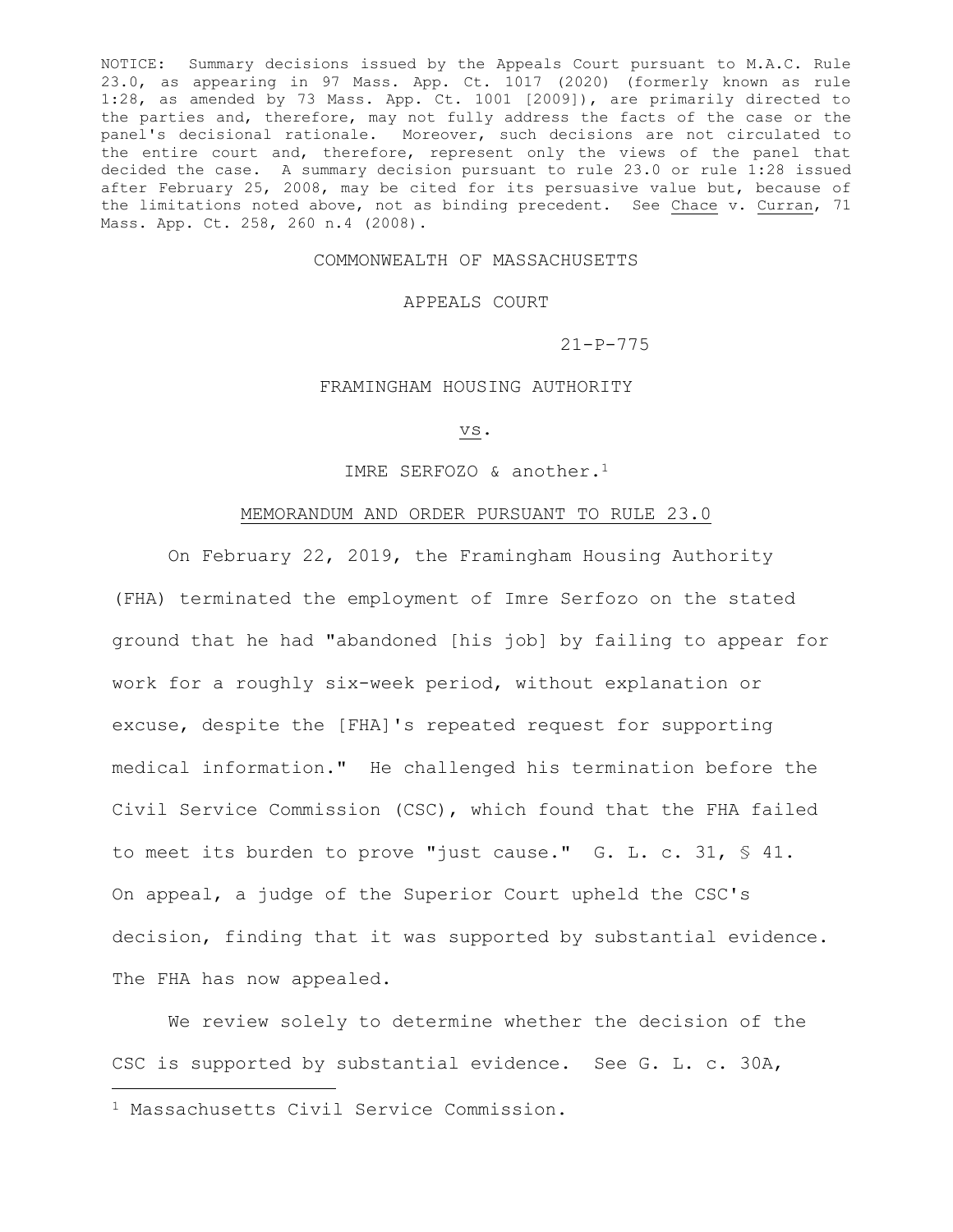§ 14 (7). Our review is limited to the administrative record, G. L. c. 30A, § 14 (5). As the FHA recognizes, the CSC is entitled to make findings of fact based on the evidence. The findings in this case are as follows:

Serfozo was hired by the FHA in 2011 as a maintenance aide. In November 2018, he was out of work for a non-work injury, with his physician directing that he remain out of work until December 10, 2018. He returned to work on December 10 or 11. As he was punching out for the day, Christopher Patruno, an FHA mechanic, started shouting at him, making threatening comments, stating repeatedly in front of approximately seven other coworkers, "You piece of shit," using the word "kill," and stating, "If I didn't have kids, I would smash your face right now." Patruno approached and appeared ready to strike Serfozo until coworkers intervened, grabbed Patruno by the arm, and pulled him away.

Serfozo went to the Framingham police station to report the assault and, on December 12, 2018, provided the police report and incident report to the FHA and took a personal day. Later that day, he went to his doctor's office, where he received a prescription to relieve anxiety and a doctor's note, which stated: "Please excuse Imre Serfozo from work 12/12/18 through 12/16/18 due to medical reasons." He provided the note to his neighbor and FHA coworker, FHA housing manager Donald Casali,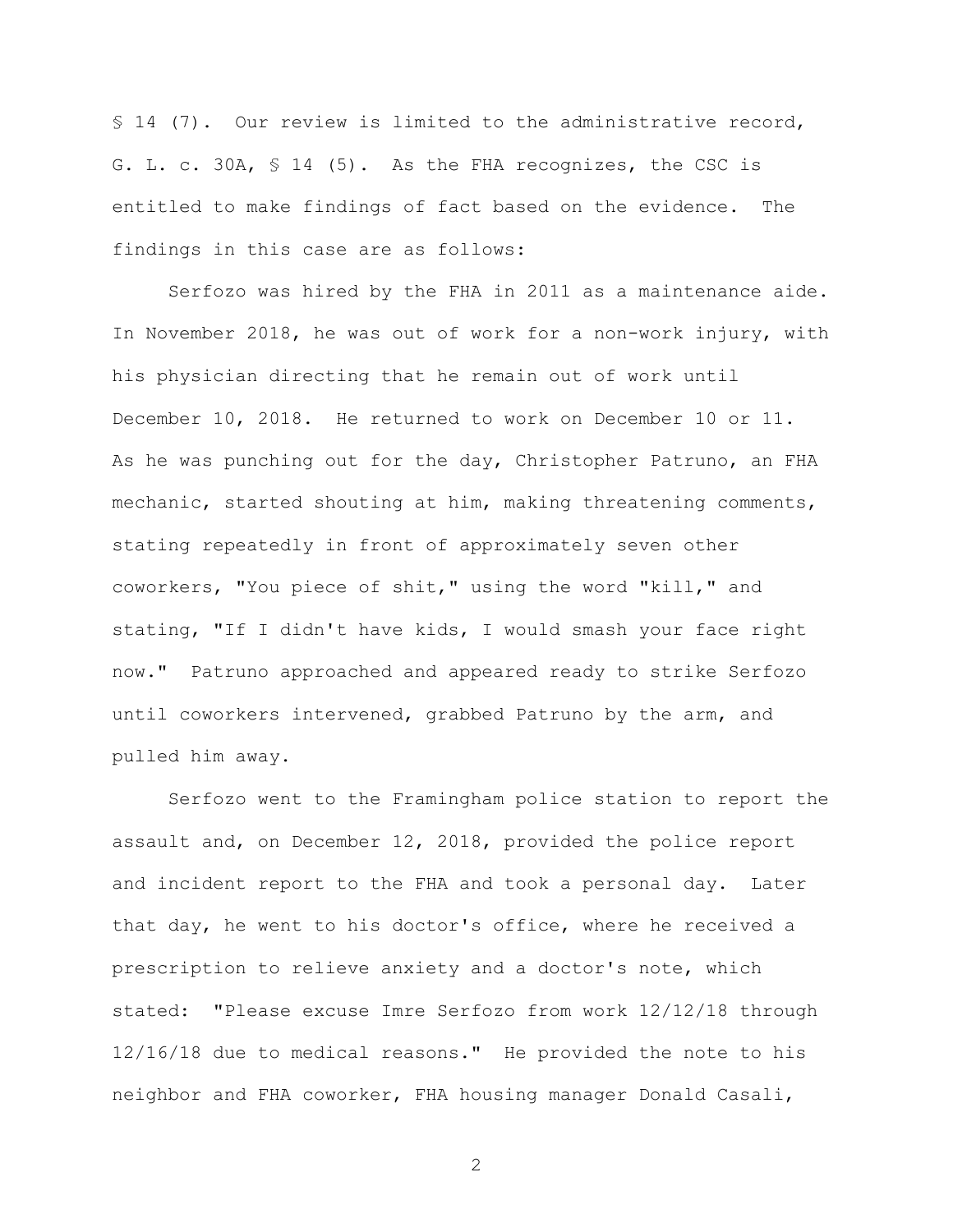for delivery to Serfozo's supervisor, David Camerato. Casali placed it in the mailbox that he understood to be assigned to Camerato.

On December 16, Serfozo sent a text message to Camerato which said, "Hello David I will call in sick tomorrow 12/17/2018[.] Thanks," to which Camerato texted the reply, "Ok." On December 17, he sent another text message to Camerato, informing him that he would be taking sick leave for the upcoming week and that he would provide a doctor's note, to which Camerato texted in reply, "Ok."

On December 18, Serfozo saw his doctor, who noted "[s]evere stress," "[h]igh pressure readings," "[h]eadaches," and prescribed an increase in medication. The doctor provided a note, which stated: "Imre Serfozo is my patient. He has a heart condition. There has been severe stress in the work place. This is affecting his health. Please excuse him from work from 12/17/18 until December 31, 2018."

Serfozo provided this updated note to Casali for delivery to Camerato. Casali again brought it to work and placed it in the same mailbox that he understood to be assigned to Camerato. Camerato denied ever receiving any of the notes sent through Casali.

The FHA personnel time records reflected twelve days of absence from December 13 through December 31, stating, "sick, no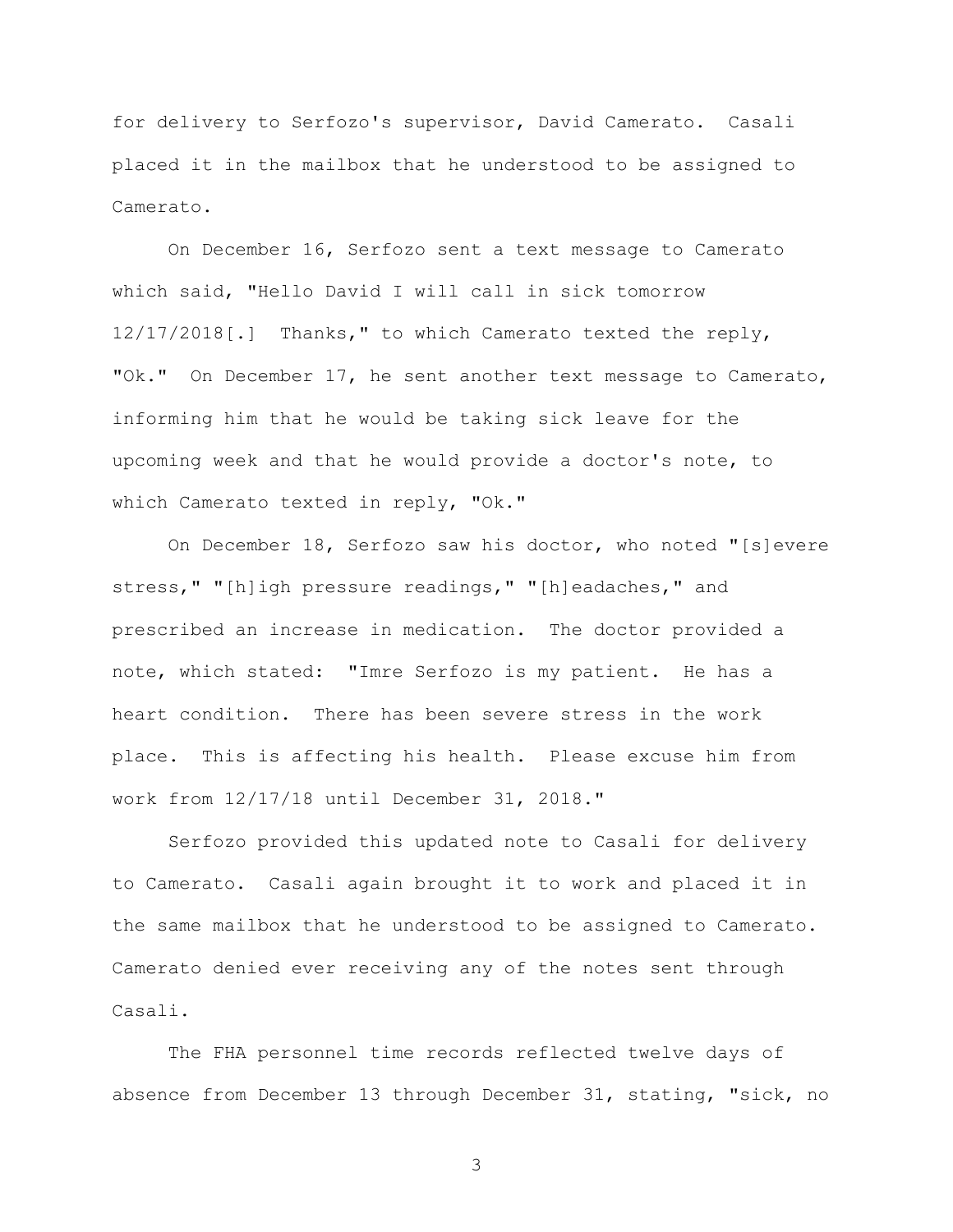doc," which indicates that there is no documentation on file. Executive Director Paul Landers from the FHA contacted Serfozo on December 27 and told him that his complaint about the mechanic who had threatened him was "all taken care of." Serfozo was not satisfied with the explanation, and contacted the FHA human resources office later that day to request that Camerato refrain from contacting him again directly because he was under a doctor's care.

On January 2, 2019, a private attorney retained by and representing Serfozo spoke by telephone with FHA counsel, and informed counsel that Serfozo was scheduled to see his doctor again the next day, and that he would request a medical note to provide to the FHA following that visit. A doctor's note from January 3, 2019, reads: "My understanding is that Imre Serfozo was attacked at work, his coworker attempted to strike him but was kept off by other coworkers. This is not a reasonable work situation. Imre Serfozo has a heart condition and no one should have to work alongside [a person] who has attempted to attack him. It is medically necessary for Imre Serfozo not to work with his attempted attacker." Serfozo again provided the note to Casali, who again delivered it to the mailbox he understood to belong to Camerato.

On January 8, 2019, counsel for the FHA wrote to the private attorney, stating that the FHA had not received the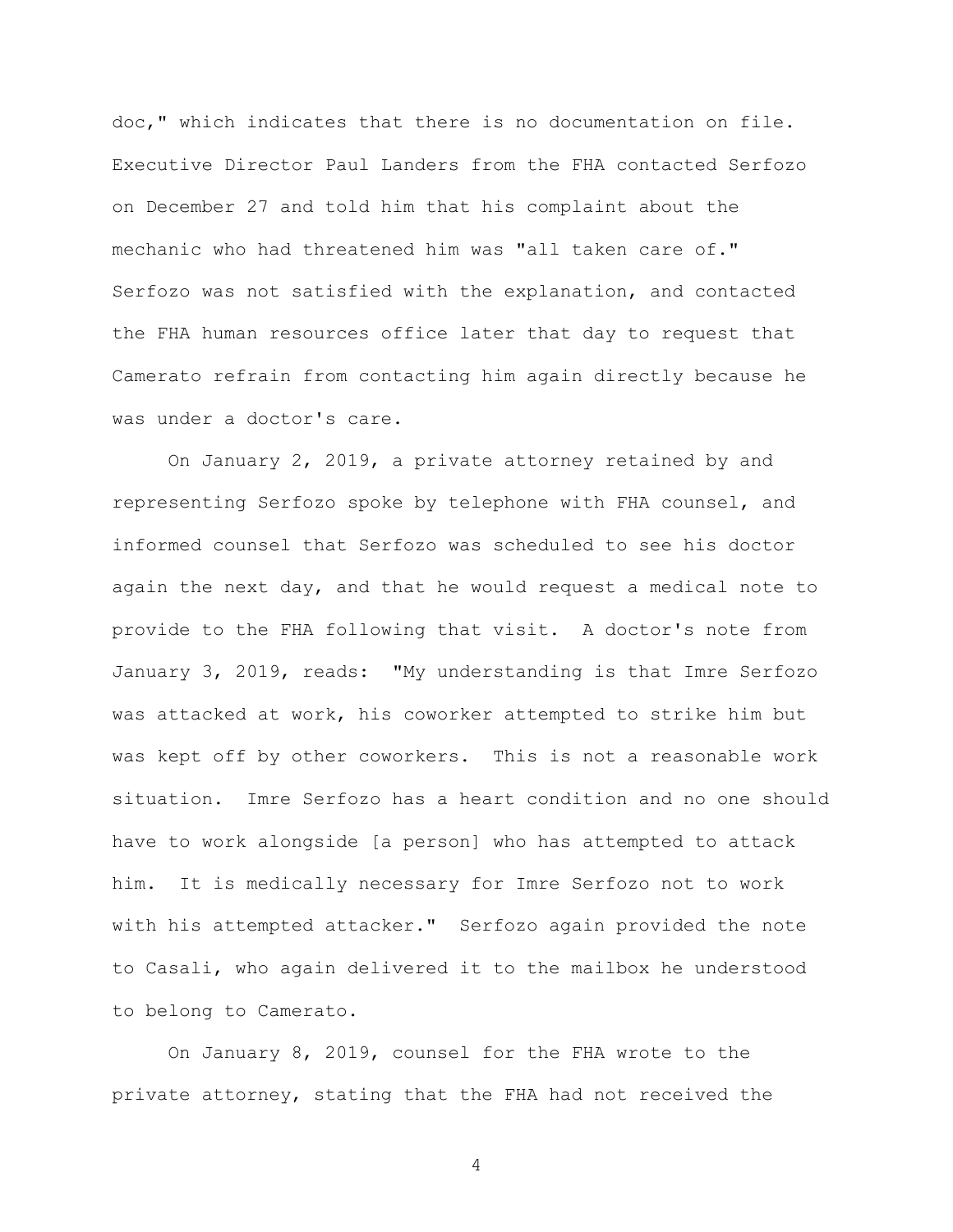promised medical documentation, and "is at a loss to understand Mr. Serfozo's absence, which is unsupported and undocumented." The letter further stated that, unless Serfozo produced "appropriate supporting medical documentation" by January 11, 2019, or appeared for work as scheduled on or before January 14, 2019, "the FHA will be forced to consider disciplinary action based on Mr. Serfozo's apparent decision to abandon his job." The record does not indicate that the private attorney ever responded.

On January 17, 2019, the FHA sent an email to Serfozo's counsel, stating that, since neither he nor the FHA had received a reply to the January 8 letter, Serfozo had "apparently abandoned his job" and "[i]f this [was] not the case, immediate communication and an explanation of events [was] essential." Again, the private attorney did not reply.

By letter dated January 22, 2019, the FHA deputy executive director informed Serfozo that the FHA "effective immediately has terminate[d] your employment, as evidenced by your job abandonment." Describing Serfozo as having failed to notify the FHA of an illness or other reason for his absence, the letter concluded that the FHA "is left with no option but to conclude you are no longer interested in working for the [FHA] and have abandoned your job."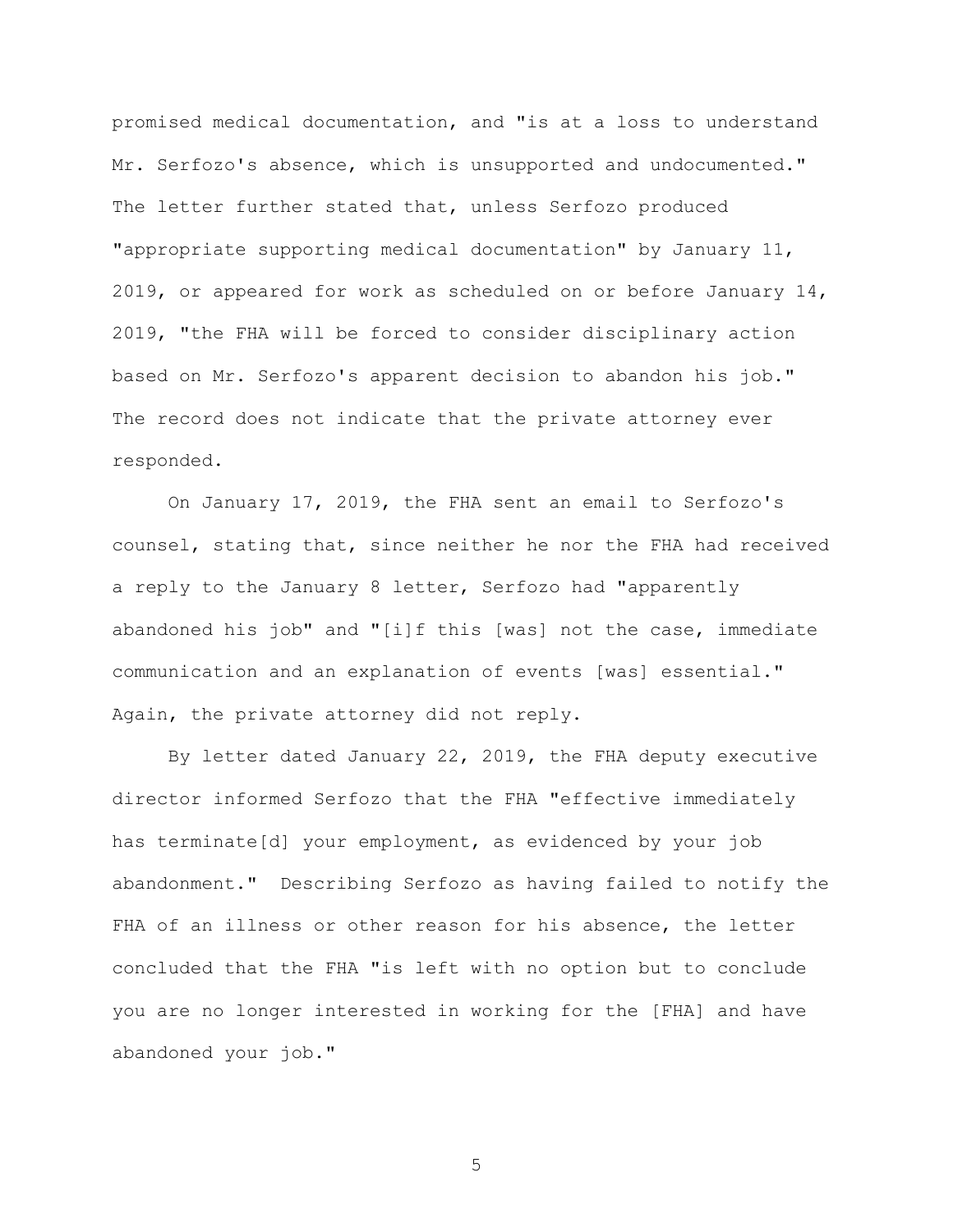It is clear that this letter violated the civil service laws, which require a full hearing concerning the reason or reasons for termination. See G. L. c. 31, § 41. On January 23, 2019, Serfozo, through his union, filed a grievance protesting the termination. This was rejected by Camerato. But on February 8, 2019, a level two hearing was held with the FHA executive director and, in light of the civil service law violation, the FHA granted the grievance and rescinded Serfozo's termination. According to the FHA, Serfozo delivered a copy of the January 3, 2019 letter at the February 8 hearing.

By letter dated February 13, 2019, the FHA proposed to terminate Serfozo's employment for just cause. On February 21, the FHA Board of Commissioners held a hearing where Serfozo appeared with union representatives. On February 22, 2019, the Board of Commissioners notified Serfozo that he was terminated from his position for just cause. Serfozo appealed to the CSC, which found no job abandonment, and therefore no just cause, and which ordered Serfozo restored to all compensation and benefits to which he is entitled.

Discussion. The FHA's appeal is insubstantial. On the date of the hearing on February 21, 2019, there could have been no question that Serfozo had not abandoned his job. By then, the FHA was in possession of the note from January 3, and was aware that Serfozo had not come to work due to a documented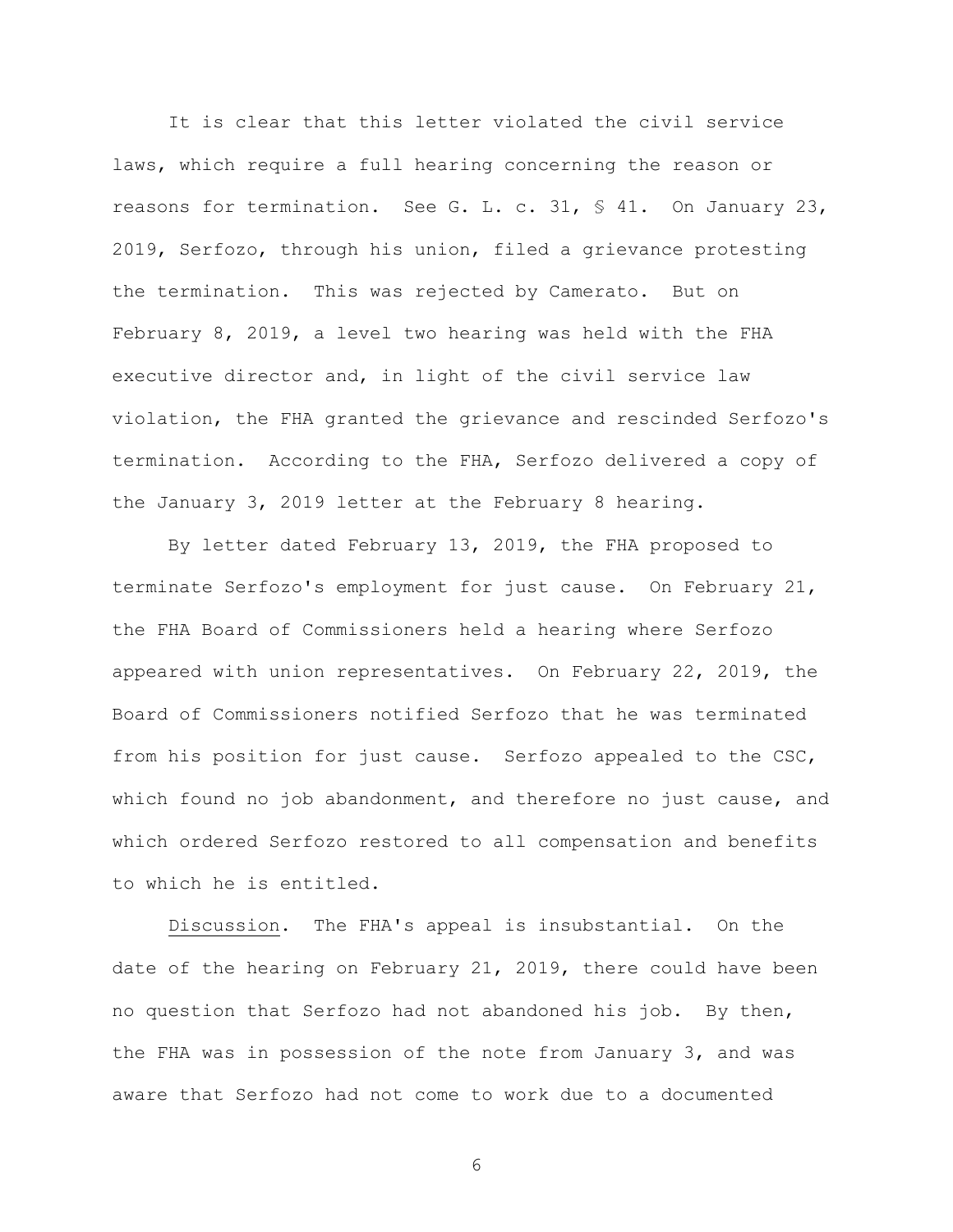medical concern arising from the presence of Patruno at his workplace. However one might choose to describe the circumstances, they do not amount to job abandonment. There is therefore substantial evidence supporting the CSC's determination that there was not just cause for the termination.

Even if it were appropriate to determine whether on January 17, 2019, Serfozo had abandoned his job, the facts support the CSC's conclusion he had not. The FHA argues that even legitimate absence from work is job abandonment if the employee fails to take reasonable steps to preserve his employment by properly notifying his employer of the absence. For this proposition, it cites an unpublished decision construing job abandonment in the unrelated area of unemployment benefits, where the question is whether under G. L. c. 151A,  $\frac{1}{5}$  25 (e), the employee left work voluntarily without good cause attributable to her employer. See Flores v. Acting Director of the Div. of Unemployment Assistance, 70 Mass. App. Ct. 1102 (2007) (summary disposition issued pursuant to our prior rule  $1:28$ ).<sup>2</sup>

However even if this test were properly considered by the CSC in determining whether a job had been abandoned, and therefore whether there was "just cause" for termination,

<sup>&</sup>lt;sup>2</sup> This decision is not binding precedent, and may be cited only as persuasive authority. See Chace v. Curran, 71 Mass. App. Ct. 258, 260 n.4 (2008). In order so to cite it, a party is required to include it in an addendum of the brief in which it is cited. Id. The FHA has failed to do so.